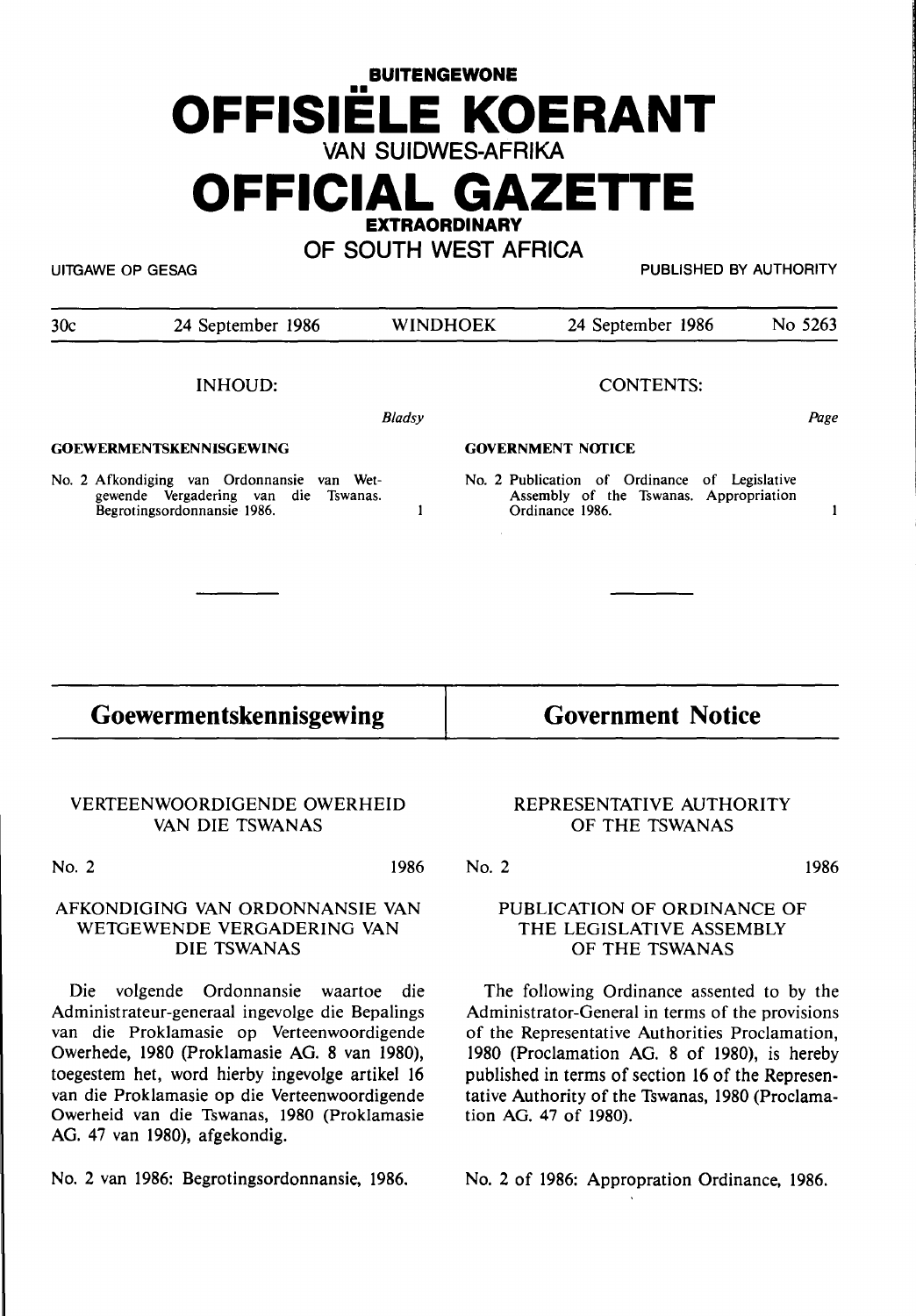#### **APPROPRIATION ORDINANCE, 1986**

**Ordinance**  No. 2 **of 1986** 

*(Assented to by the Administrator-Genera/ on 30 August 1986)* 

*(English text signed)* 

### **ORDINANCE**

#### **To appropriate an amount of money for the administration of the affairs of the Tswanas during the financial year ending 31 March 1987.**

BE IT ORDAINED by the Legislative Assembly of the Tswanas, with the consent of the Administrator-General previously obtained for the purposes of section 14(l)(a)(ii) of the Representative Authorities Proclamation, 1980 (Proclamation AG. 8 of 1980), and communicated to the Assembly by the Chairman of the Assembly, as follows:-

**1.** Subject to the provisions of the Representative Authorities Proclamation, 1980 (Proclamation AG. 8 of 1980), the amounts of money set out in column 1 of the Schedule are hereby appropriated, as a charge to the Revenue Fund of the Representative Authority of the Tswanas, for the administration of the affairs of the Tswanas during the financial year ending 31 March 1987.

**2.** This Ordinance shall be called the Appropriation Ordinance, 1986.

Appropration of RS 315 000 for administration of affairs of Tswanas.

Short title.